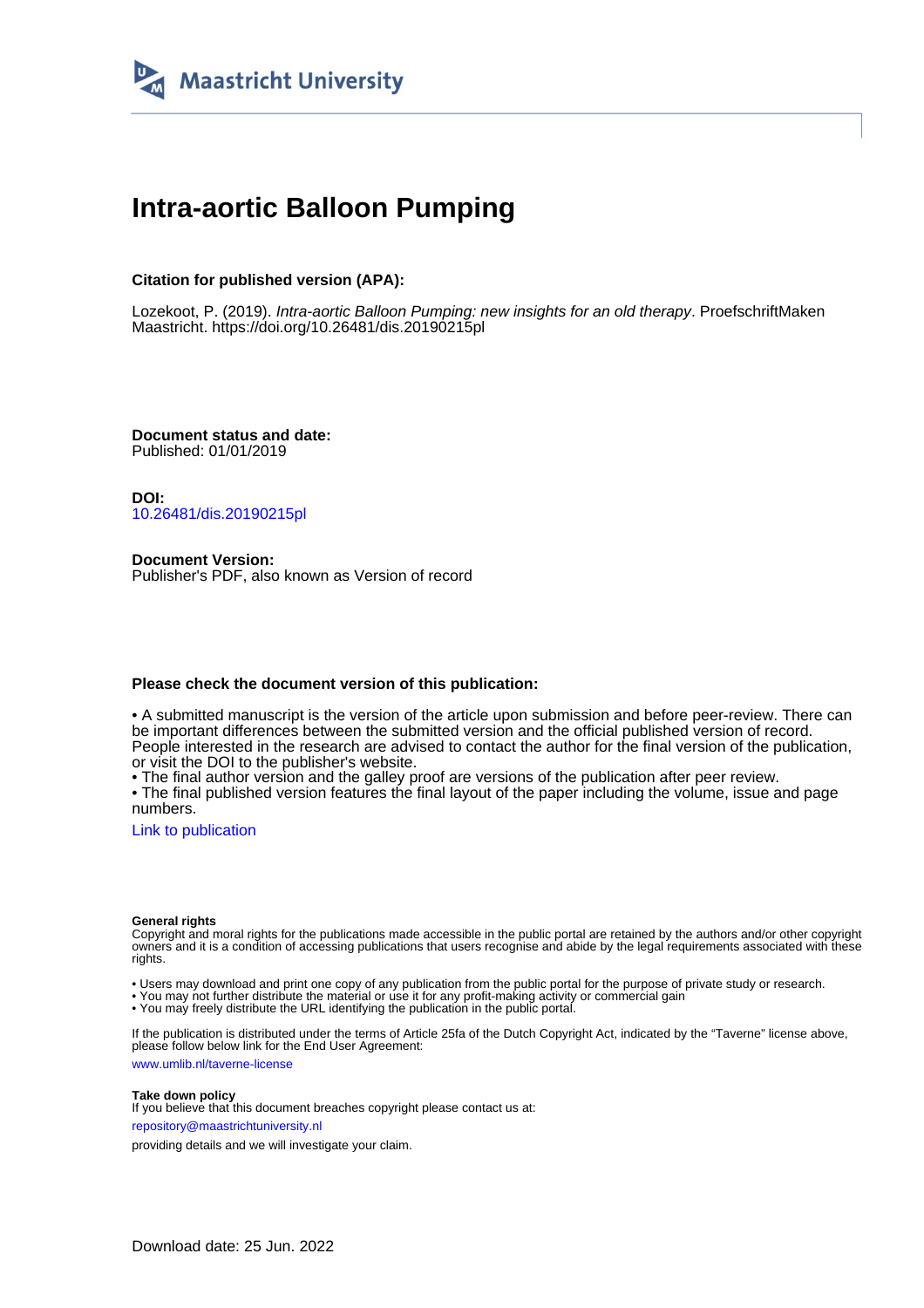# Valorization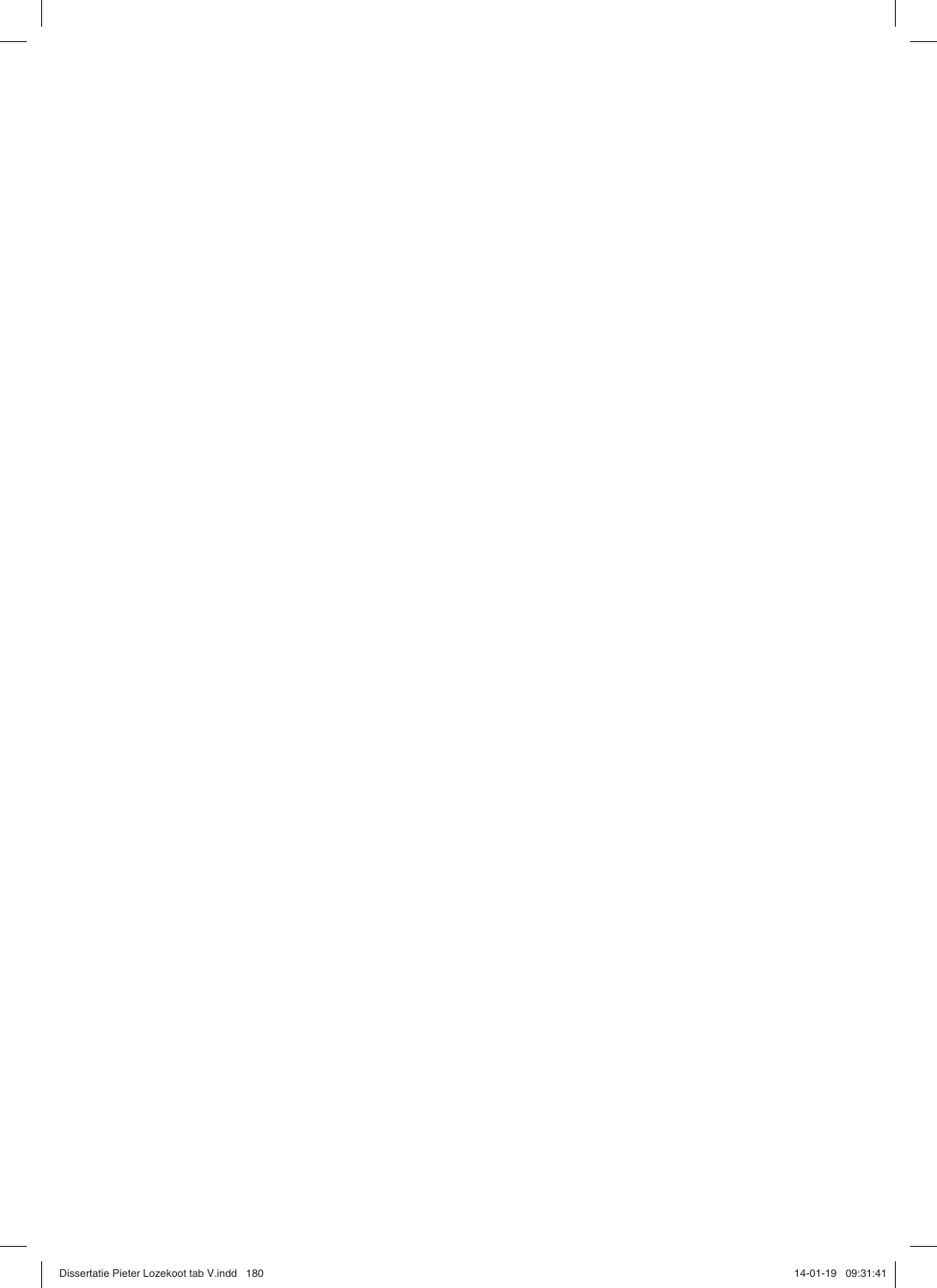In this thesis we have studied several aspects of intra-aortic counterpulsation balloon pump (IABP) therapy. Although its initial use dates back to the 1950s, no real changes regarding the design of this mechanical hemodynamic support modality have occured. Furthermore although IABP is generally considered as one of the least invasive mechanical hemodynamic support modalities, no standardized treatment protocols are used in daily practice. Finally, in the current era of increased demand for mechanical hemodynamic support modalities, current cardio(surgical) guidelines advocate against the routine use of this least invasive modality following the highly debated 'SHOCK-II trial' and advise the use of newer more invasive mechanical support devices. These more invasive mechanical cardiac support devices are less easily inserted and come with new complications. Therefore; the IABP and its use might require optimization, in order to fulfill its full potential.

## IABP Design Optimization

As studied in **Chapter 2**, IABP therapy, with a normal size catheter, leads to a reduction in early diastolic flows, which is more profound in the superior mesenteric artery (SMA). In late diastole increases in flow occur in the SMA as well as in the renal flows as observed using arterial wave pattern analysis.

Furthermore, as seen in Chapter 4 to 7, shorter IABP-catheters are associated with improved visceral flows, whilst providing similar hemodynamic benefits when compared with conventionally used longer IABP-catheters.

These findings could raise interest from both device manufacturers as well as clinical caregivers, since visceral ischemia leads to irreversible organ damage in a critically ill patient population. Next to the severity of this complication, visceral ischemia forms a diagnostic challenge, requiring a laparotomy, which is yet another intervention for these patients with little to no reserve. Thus, if no surgery is performed, patients could die from visceral ischemia, but when a laparotomy is performed and no visceral ischemia is objectivated, patients can deteriorate even further.

Different catheter designs with multi-chambered IABP-catheters, different or adjustable catheter lengths, require in-vitro testing using a closed circuit of flexible tubes with closeto-human aortic dimensions and compliance properties. An eventual optimal design, subsequently requires in vivo-testing.

## IABP therapy; towards a more protocolized approach

Although cardio(surgical) guidelines have given recommendations about the indications for IABP therapy, its practical application is based on institution protocols, since there are no practical guidelines for the use of such devices. Aside from the discussion when to use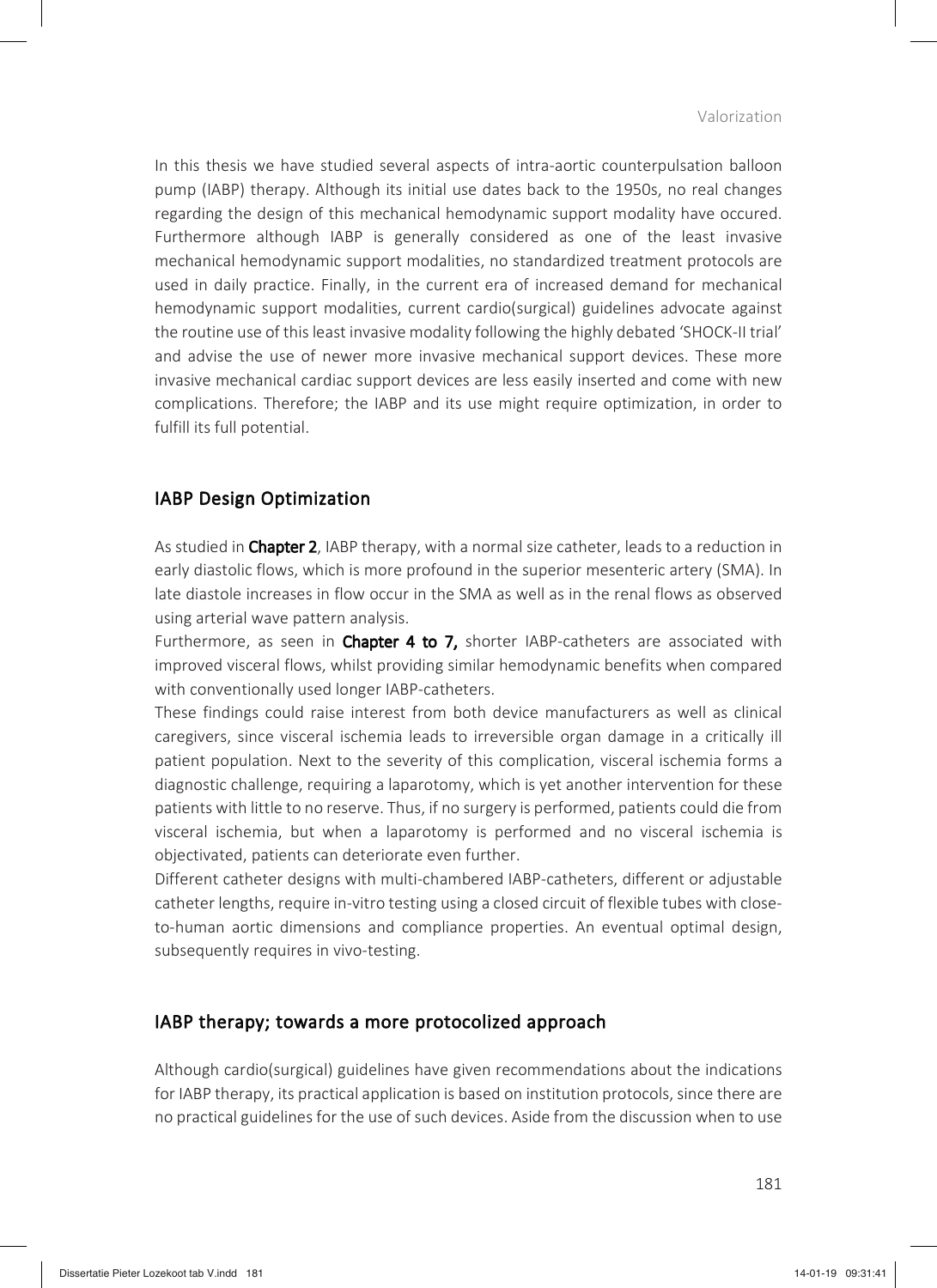IABP therapy, there is no general consensus about the ceasing of IABP therapy: i.e. weaning from IABP.

This thesis showed that a volume-based weaning strategy is favorable over a ratio-based weaning strategy, leading to improvements in visceral flows, while further enhancing cardiovascular beneficiary effects in comparison to a rate-based strategy (**Chapter 3**). These results may provide directions for future research in humans in order to create a practical consensus statement regarding the use of IABP. In order to study such an approach, patients on an Intensive Care Unit, being supported with IABP therapy should be randomly assigned to either a rate-based or a volume-based weaning approach. In this setting visceral flows should be assessed during the different phases of weaning using duplex ultrasonography, while invasive hemodynamic monitoring and echocardiographic evaluation will provide clear insights in the physiological alterations during each weaning strategy. An optimal weaning approach will eventually lead to a shortening of ICU-stay duration and consequently less complications. This optimal weaning protocol will most likely lead to less complications and, better patient outcome and, a reduction in the costs of care, which are favorable for the individual patient, caregiver and society.

## Mechanical hemodynamic support; still a role for IABP?

Following the latest European guidelines on myocardial revascularization, advocating against routine use of IABP in patients suffering from cardiogenic shock, the interest of the cardiovascular community has shifted towards more invasive hemodynamic mechanical support modalities like the Impella CP® device or Extracorporeal Membrane Oxygenation (ECMO). However, these complex devices go hand in hand with more severe complications, potentially necessitating extensive surgery. Therefore, in comparison with IABP therapy, these techniques might provide hemodynamic benefits, but come with a price.

When looking more in detail into the evidence supporting the current guidelines, it can be seen that the guideline advocating against the routine use of IABP merely rely on the famous 'SHOCK-II trial', which received wide criticism about its methodology. Critics raised questions about a relative high cross-over rate between control group towards IABP group, a relative liberal use of catecholamines, a wide spread of inclusions in numerous (smaller) potentially less experienced centers and a relative hemodynamically stable patient population.

Given the fact that IABP therapy has not evolved since its initial introduction and following the observations obtained in this thesis, we might have not seen the best of this relatively 'simple balloon on a catheter' yet. Therefore, an optimization of the current relatively easy implantable IABP might still be the golden standard of therapy. In order to determine this, manufacturers should join hands with clinicians and researchers in order to come up with an optimized design. Such design should subsequently be tested in a more practically